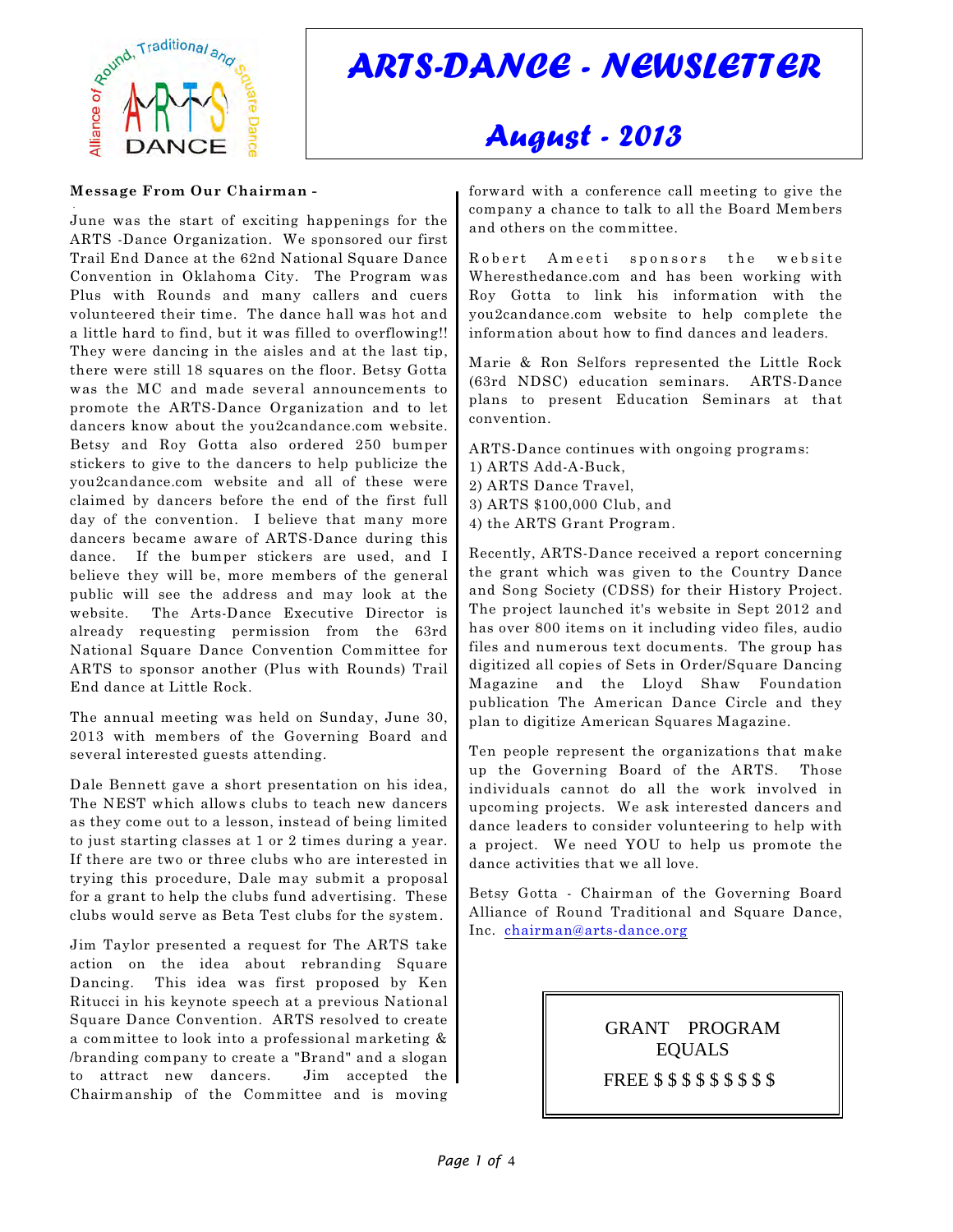## **2013/2014 Officers -**

**During the 2013 ARTS meeting in Oklahoma City, OK on 30 June 2013 the Board elected the following officers. Congratulations to the new Officers and we look forward to another year.**

| Chairman      | - Betsy Gotta   |
|---------------|-----------------|
| Vice Chairman | - Gordon Macaw  |
| Secretary     | - Scott Philips |
| Treasurer     | - Edythe Weber  |
|               |                 |

## **Re-Branding - (What The Heck Is That?)**

Rebranding is a process where the positive perception of an activity or product is improved. The process has been used successfully numerous times for a wide variety of products and activities. As we all know, square dancing is a fun, healthy, social activity, and a good image needs to be marketed to the non-dancers if the activity is to grow. There is a proposal to adopt a professionally created logo, icon, and symbol and a slogan that the public will come to recognize as square dancing. This is known as brand recognition. The next step is to start using the "brand" in a national marketing campaign.

A. Develop a "Logo", "Icon", "Symbol" and Slogan establish a "Brand":

Use a professional rebranding technique to develop a marketable brand, recognizing who we are and developing the image we want to present to the general public

B. Make the new "brand" work:

Send word to clubs about the campaign; ask them to start using the "Icon" and "slogan", emphasizing repetitiveness and national marketing.

C. Raise funds for marketing by implementing various fund raising strategies and methods.

D. Start a national marketing campaign.

 Determine the best media including social media. Encourage all clubs to use the new "Brand" on all their marketing.

Create 10, 30 & 60 second video spots

Create 60 second videos for U-tube release.

Create print media for publication.

Encourage use of the "Brand " on all web sites

Jim & Judy Taylor have agreed to Chair an ARTS Committee to work on our Rebranding efforts. For for more information: [jimta1@msn.com](mailto:jimta1@msn.com)

#### **New Idea For Teaching New Dancers -**

Is the method you are using to teach new dancers as successful as you would like? Would you be willing to look at a new and very different way to teach square dancing to new dancers? If so, the information from THE NEST may be what you are looking for. We are gathering more information and will provide further details as we get them.

## **2014 ARTS Trail End Dance -**

We hope you are planning to attend the  $63^{\text{rd}}$  NSDC in Little rock, AR. We invite you to join us for some OUTSTANDING dancing at our Trail End Dance on Wednesday, June 25. Come enjoy the dancing and learn what The ARTS is all about.

#### **ARTS Email Tree -**

The ARTS has established an electronic system to help disseminate information directly to all dancers in the USA. Email tree representatives for over 30 states have agreed to serve as contact points for the ARTS Email Tree. The system will work as follows: 1) Information will be sent to the Email Tree Representatives (Reps), 2) The Email Reps will send the information to the people on their mailing list, 3) These people will send the information to the people on their mailing list, 4) The process will continue until the information is delivered to the dancers in the local clubs. If you would like to help, please contact the Executive Director, Jerry Reed at: [ExecutiveDirector@arts-dance.org](mailto:ExecutiveDirector@arts-dance.org) We welcome and value your comments.

NEED MONEY TO HELP WITH AN EDUCATIONAL MEETING OR CLINIC?

> CONTACT JERRY REED AT: [ExecutiveDirector@arts-dance.org](mailto:ExecutiveDirector@arts-dance.org)

**DO YOU TRAVEL? (Why Not help The ARTS) -** You can save money and help The ARTS when you travel! Simply visit the ARTS-Dance online TRAVEL SITE. Our agreement with YTB Travel includes a provision that they send us a small donation from each transaction. Please visit [www.arts-dancetravel.com](http://www.arts-dancetravel.com) before making your travel plans. You will enjoy the same savings as other online travel sites and help The ARTS by using this service.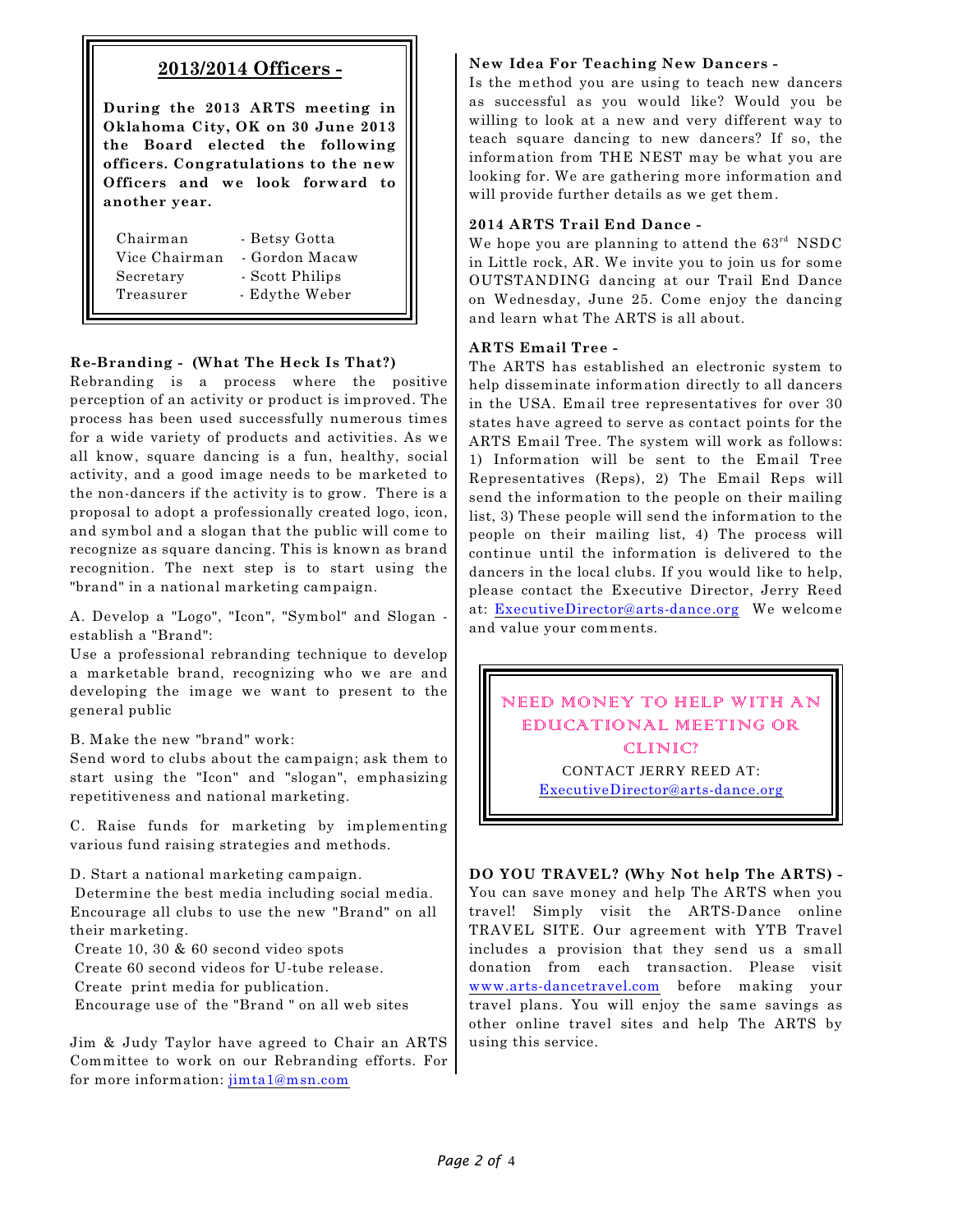## **Minutes Of Past Meetings** -

Learn more about what The ARTS has been doing, including some of our ongoing projects. Our main goal is to increase the public awareness of you activity. Copies of the minutes of all past ARTS meetings are available on the web site: [www.arts](http://www.arts-dance.org)[dance.org](http://www.arts-dance.org)

## **Square Dance History Project (SDHP) - Grant**

The ARTS made a donation of \$2,500 to help fund the SDHP. They are doing very important and informative work to help preserve our dance history. For more information visit the web site: <http://squaredancehistory.org/> .

**Patron Of The ARTS Award** -

The ARTS Board has approved creation of the Patron Of The ARTS Award to recognize people in the dance activity who have provided outstanding or continuing support of the ARTS or the activity. More information and nomination form are available on the ARTS web site: [www.arts-dance.org](http://www.arts-dance.org) Please take a look and nominate someone you believe is deserving this high honor. For more information, please contact the Executive Director, Jerry Reed at: [ExecutiveDirector@arts-dance.org](mailto:ExecutiveDirector@arts-dance.org)



## **ARTS-DANCE - Education Grant Program -**

Our Educational Grant Program was established, to encourage any of the various dance organizations to conduct Educational Seminars to help inform and educate attendees about various topics related to the activity and help promote ARTS-Dance. In addition to the other topics, the seminars MUST also cover who and what ARTS is and its goals and accomplishments. A Grant of up to \$200.00 (or up to 50% of the costs, whichever is less) is available to cover the costs to present a seminar. This can be a method to introduce ARTS to the dancing community, and further familiarize others with ARTS accomplishments and programs.

Applicants will complete the Educational Grant Form, available from the ARTS-Dance web site: [www.arts-dance.org](http://www.arts-dance.org). The application must be submitted to the ARTS Executive Director at 943 Tamarind, Rockledge FL 32955, or Email: [ExecutiveDirector@arts-dance.org](mailto:ExecutiveDirector@arts-dance.org) and must be received at least 60 days prior to the event.

## **ARTS-Dance and NEC -**

The ARTS helps distribute the electronic National Squares magazine which provides the dance community with information about the upcoming National Square Dance Convention (NSDC).

## **2014 Annual ARTS Meeting -**

The 2014 ARTS meeting will be held at 9:00 AM on Sunday, June 29, 2014 immediately following the 63rd NSDC in Little Rock, AR. All dancers are invited to attend. For more information contact [ExecutiveDirector@arts-dance.org](mailto:ExecutiveDirector@arts-dance.org)

## **Facebook Account -**

The ARTS has established a Facebook account at: https://www.facebook.com/pages/ARTS-Dance/1334 46550028310?ref=ts&fref=ts For more information contact Jim Weber at: [webmaster@arts-dance.org](mailto:webmaster@arts-dance.org)

> **ARTS-Dance is a non-profit organization and is operated to generate public awareness and promote growth and acceptance of contemporary Square, Round, Traditional, Contra, Clog, Line & Folk Dancing**.